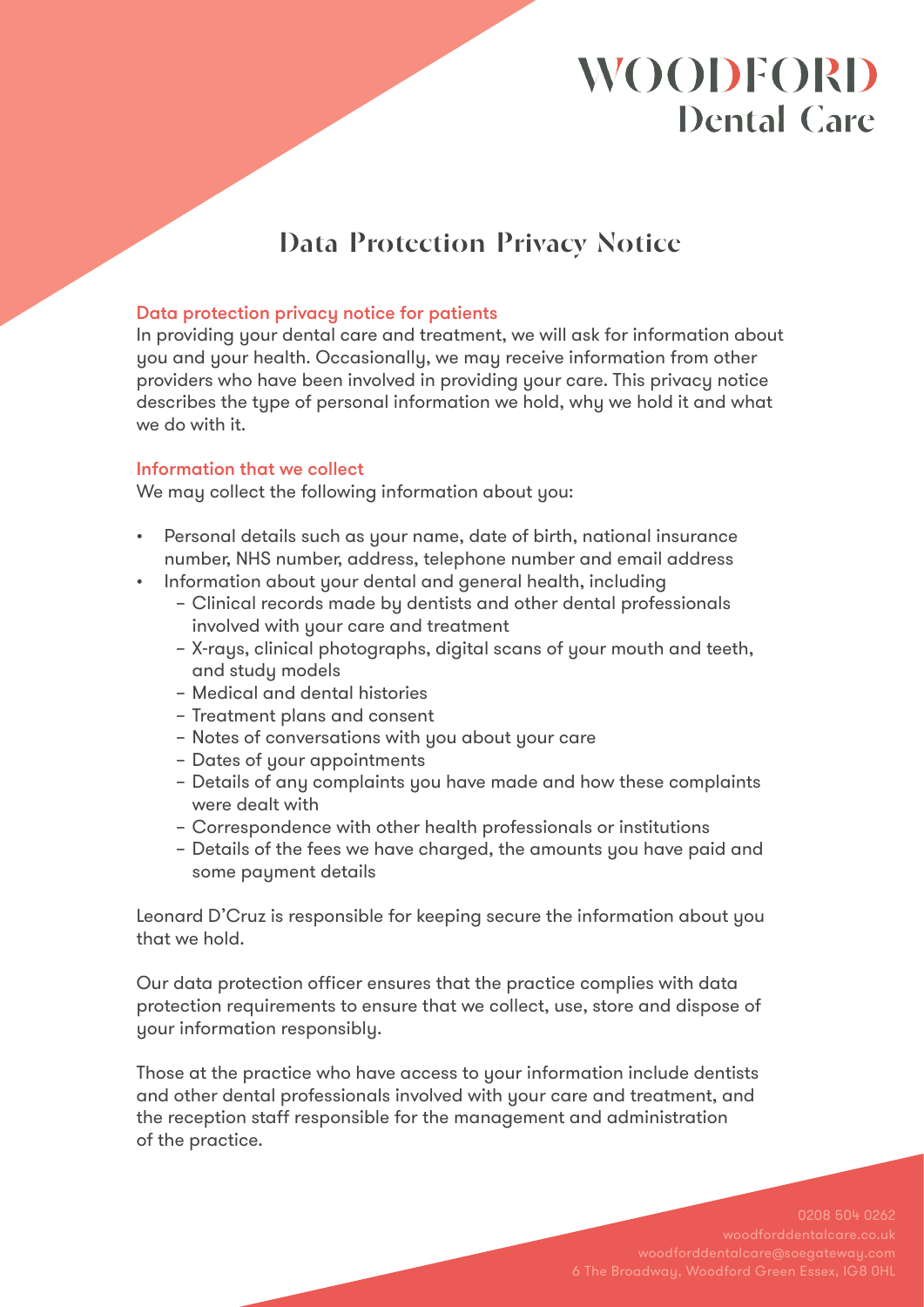## **Data Protection Privacy Notice**

### How we use your information

To provide you with the dental care and treatment that you need, we require up-to-date and accurate information about you.

If you are an NHS patient, we will share your information with the NHS in connection with your dental treatment.

We will seek your preference for how we contact you about your dental care. Our usual methods are telephone, email or letter.

We may use your contact details to inform you of products and services available at our Practice.

The practice has CCTV and call recording for training, security and monitoring purposes.

### Sharing information

Your information is normally used only by those working at the practice but there may be instances where we need to share it – for example, with:

- • Your doctor
- The hospital or community dental services or other health professionals caring for you
- • NHS payment authorities
- The Department for Work and Pensions and its agencies, where you are claiming exemption or remission from NHS charges
- • Private dental schemes of which you are a member.

We will only disclose your information on a need-to-know basis and will limit any information that we share to the minimum necessary.

In certain circumstances or if required by law, we may need to disclose your information to a third party not connected with your health care, including HMRC or other law enforcement or government agencies.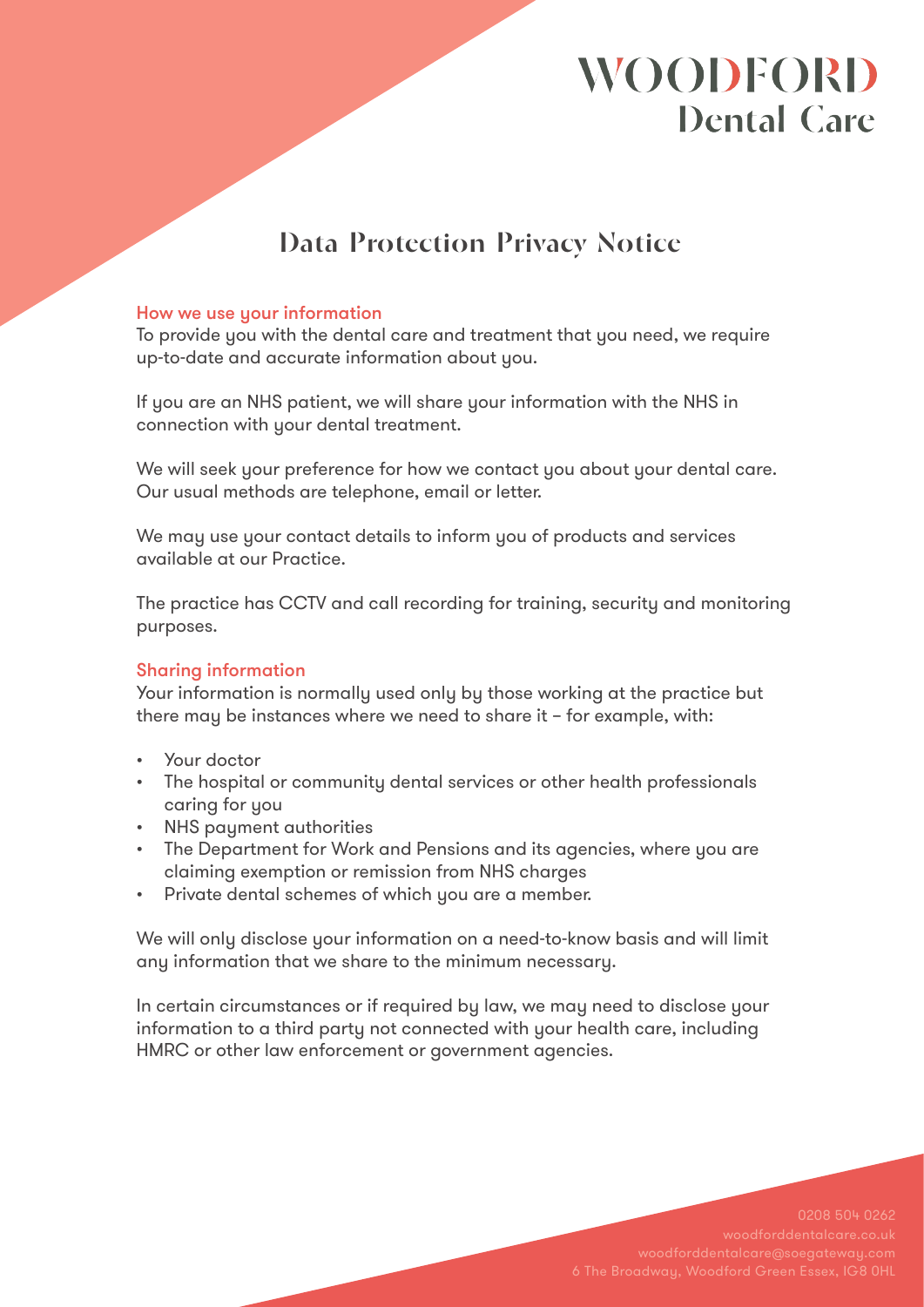## **Data Protection Privacy Notice**

### Keeping your information safe

We store your personal information securely on our practice computer system and in a manual filing system. Your information cannot be accessed by those who do not work at the practice; only those currently working at the practice have access to your information. They understand their legal responsibility to maintain confidentiality and follow practice procedures to ensure this.

We take precautions to ensure security of the practice premises, the practice filing systems and computers.

We use high-quality specialist dental software to record and use your personal information safely and effectively. Our computer system has a secure audit trail and we back-up information routinely.

We keep your records for 10 years after the date of your last visit to the Practice or until you reach the age of 25 years, whichever is the longer.

### Access to your information and other rights

You have a right to access the information that we hold about you and to receive a copy. You should submit your request to the practice in writing or by email. We do not usually charge you for copies of your information; if we pass on a charge, we will explain the reasons.

### You can also request us to:

- • Correct any information that you believe is inaccurate or incomplete. If we have disclosed that information to a third party, we will let them know about the change
- Erase information we hold although you should be aware that, for legal reasons, we may be unable to erase certain information (for example, information about your dental treatment)
- • Stop using your information for example, sending you reminders for appointments or information about our service
- • Supply your information electronically to another dentist.